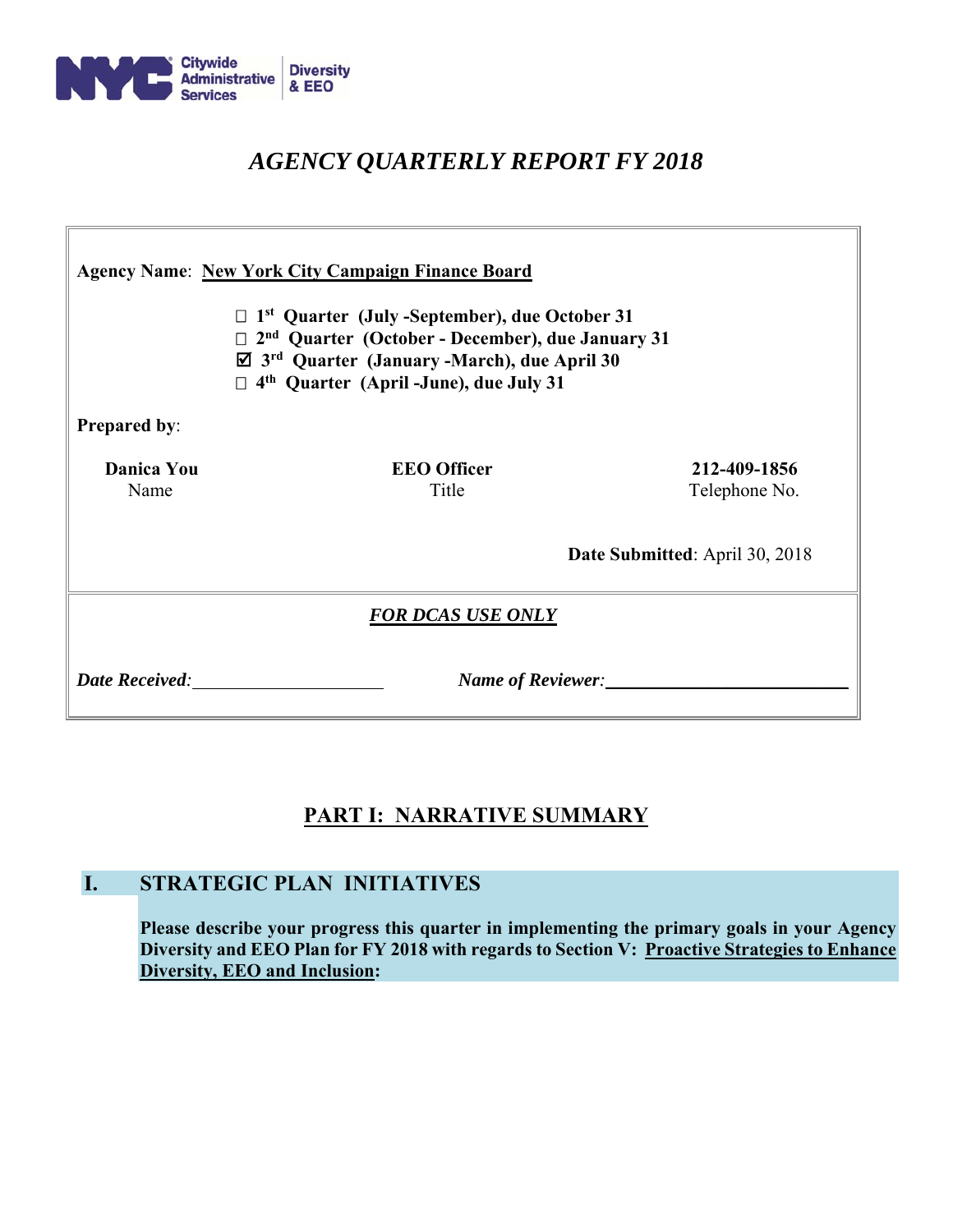## **A. WORKFORCE:**

Objective(s): Define steps that were taken or considered to build an inclusive and sustainable pipeline for your agency across all levels.

The Campaign Finance Board (CFB) is proud of the diversity in its workplace and strives to continuously improve its employment and equal opportunity practices and procedures. In addition to maintaining a diverse workforce, the CFB makes every attempt to identify and encourage growth of its employees. In the last fiscal quarter there was 1 promotion, which was given to an employee in a minority group.

Objective(s): Define steps that were taken or considered to address underutilization identified through quarterly workforce reports. Please list Job Groups where underutilization exists in the current quarter.

The CFB is a small, diverse agency and has not identified any underutilization in its workforce. As of the end of this fiscal quarter, the agency has a total workforce consisting of 113 employees. 52.2% of CFB employees are in a minority group and 49.6% are female.

## **B. WORKPLACE:**

Objective(s): Define steps that will be taken or considered to create an inclusive work environment that values differences that each of your unique employees brings to work, and to maintain focus on retaining talent across all levels.

The CFB remains committed to creating and maintaining an inclusive work environment. The agency has provided all hiring managers with structured interview training to ensure bias is not present in the hiring process and to maintain a diverse workforce. In the next quarter this training will be extended to any additional staff who have a role in the hiring process and have not attended the training yet as part of an ongoing training and development initiative at the CFB.

The agency also encourages each staff member to further their professional development and announces on its Intranet the accomplishments of each employee.

As part of the agency's efforts to create and maintain an inclusive work environment, the CFB hosted three and a half hour on-site transgender inclusion trainings with DCAS and Future Work Institute. The first training took place last fiscal year, and was completed by thirty-four CFB employees who were identified based on their role as supervisor and/or "front line staff" as defined by Executive Order 16.

Given the high demand for this training and the agency's commitment to providing resources to support a diverse and inclusive workplace, the agency held a second training for additional staff this quarter (January 9, 2018) as part of the agency's training and development week. Twentythree employees attended the training. The training received unanimously positive evaluations by attendees. Anyone who was identified as being required to attend the in-house trainings, but was not able to attend, has been asked to attend the next DCAS transgender inclusion training.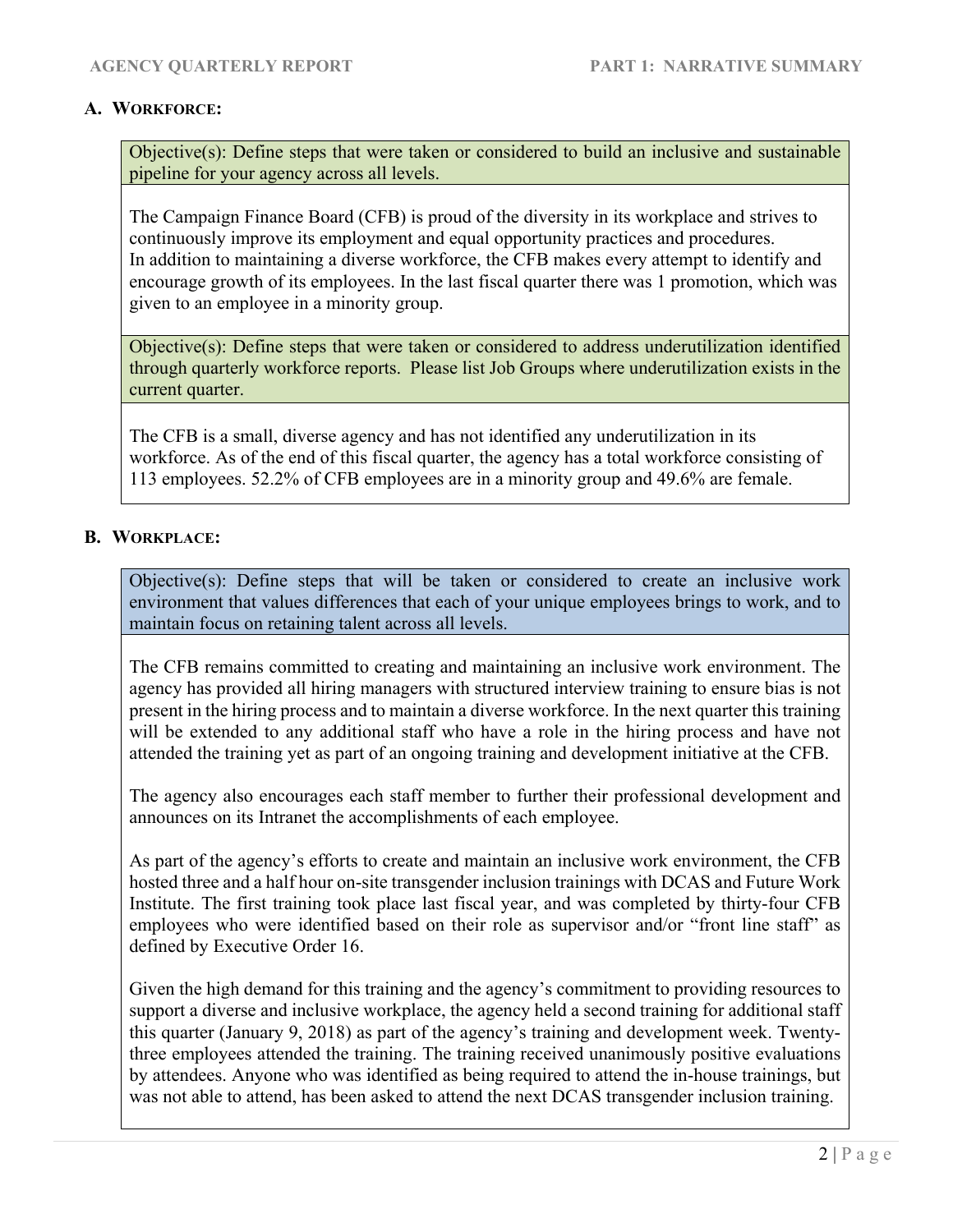As mentioned above, the CFB is committed to providing training and development to staff and to provide opportunities for career development and growth. As part of this commitment, the Director of Administrative Services and Human Resources has been created a comprehensive training and development plan for the agency. This plan included outreach throughout the agency on current in-house trainings and topics of interest in external trainings, a staff survey on training and development, and in January 2018 a Training and Development Week in which all staff members were encouraged to participate. The week was a combination of trainings on technical skills; in-house trainings to enhance knowledge of the agency and its mission; trainings on softer skills such as management, communication, and leadership; and trainings to enhance diversity and inclusion such as the transgender inclusion training mentioned above as well as the agency's bi-annual required EEO training. The trainings were conducted by a mixture of expert external trainers and in-house experts. The trainings were well attended and the evaluations showed that staff found the trainings truly valuable. The CFB will continue to hold similar training events in the future.

During this quarter, the CFB's Diversity and Inclusion Committee ("Committee") recognized Black History Month, Lunar New Year, Women's History Month, National Developmental Disabilities Month, Irish American Heritage Month, Holi, Deaf History Month, and Passover.

In recognition of Black History Month, on February 15, two Committee members organized a lunchtime screening of one segment of "Eyes on the Prize," a documentary about the civil rights movement in the United States. The segment focused on the efforts to combat discriminatory voting practices. Approximately 20 staff from across all units at the agency attended.

For Women's History Month, on March 14, two Committee members organized a lunchtime screening of a portion of the documentary "Makers: Women Who Make America." The documentary focused on the role of women in politics, striving for equality. Approximately 25 staff from across all units at the agency attended.

In recognition of Lunar New Year, one Committee member organized a celebration featuring traditional Chinese snacks, with assistance from other Committee members. The lead Committee member provided an explanation about the holiday to all staff in attendance. Nearly 50 staff from across all units at the agency attended the event.

The Committee also created and posted informational posters about the above mentioned events, as well as National Developmental Disabilities Month, Irish American History Month, Holi, Deaf History Month, and Passover on two centrally located bulletin boards to highlight additional important events.

As part of the agency's efforts to continuously grow and improve, the CFB is in the midst of a Strategic Plan Initiative, which provides the opportunity for all staff to voice their opinions and help shape the future of the agency's work. Initial discussions resulted in the CFB's 2018 Strategic Goals, which include a focus on diversity and inclusion at the agency. Specifically, the 2018 Strategic Goals include the following commitment:

## **Create an open, transparent, collaborative, and inclusive culture**

- Freely share information and openly communicate within the agency
- Seek out diverse voices, embrace cultural differences, and continue our commitment to employment diversity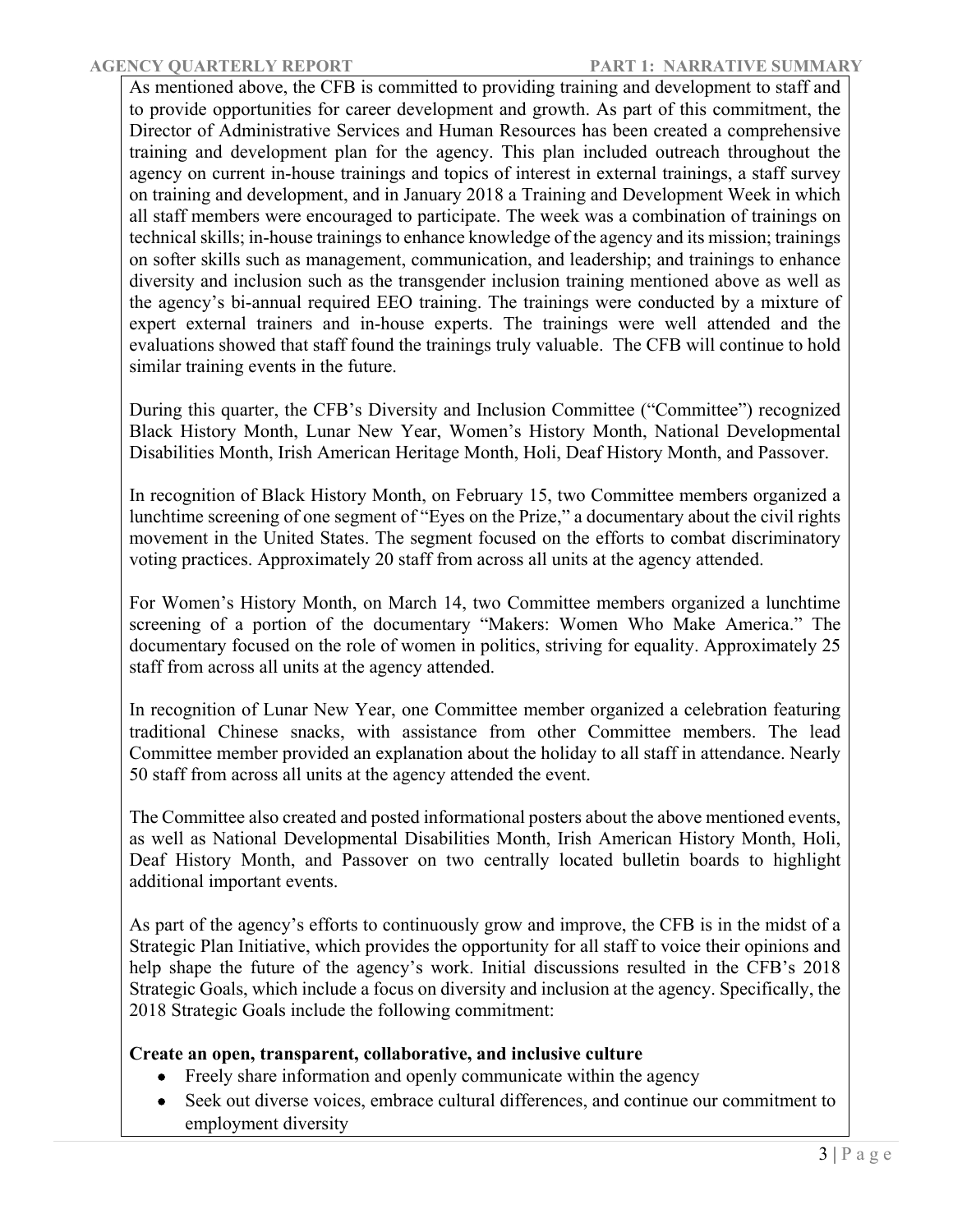- Recognize and respect a wide range of expertise and experience within the agency
- Engage our colleagues across agency functions to accomplish shared goals

Additional details and other steps the agency took this quarter to contribute to an inclusive work environment are further detailed in Part IV(C).

## **C. COMMUNITY:**

Objective(s): Define steps that were taken or considered to establish your agency as a leading service provider to the citizens of New York City focused on inclusion and cultural competency, while reflecting the vast communities that are served.

The CFB continues to encourage civic engagement with youth and in underserved communities. The agency conducts voter registration drives, coordinates youth events, and sends postcard mailings to various households to ensure vast communities are empowered, with access to voting resources.

Additionally, as mentioned immediately above in Section B, the CFB is in the midst of a Strategic Plan Initiative. The agency believes that supporting diversity and inclusion with respect to the communities it serves is an essential component of the CFB's work. As such, the 2018 Strategic Goals include the following pledges (in relevant part):

## **Build and sustain productive relationships with stakeholders**

- Ensure public-facing communication is clear and open
- Recognize and account for the diversity of the city when developing and communicating about our programming
- Establish a presence in neighborhoods across the city

## **Seek new ways to promote New Yorkers' participation in their democracy**

- Use technology to increase voter registration and voting
- Encourage and facilitate issue-based dialogue among the community and the candidates and the government
- Educate, engage, and energize citizens to participate in the political process as voters, candidates, and small-dollar contributors

The CFB also firmly believes in the importance of advocating on issues that impact the diverse communities of NYC on a national scale. For example, this quarter the Voter Assistance Advisory Committee, which advises the CFB on its voter engagement efforts and recommends legislative and administrative changes to improve elections in NYC, sent a letter to the Commerce Department urging it not to include a question about citizenship in the census. The CFB shares the concerns of many others that including a citizenship question will reduce the participation of citizens and non-citizens in the census due to significant privacy concerns, including concerns about how the responses of undocumented people may be used.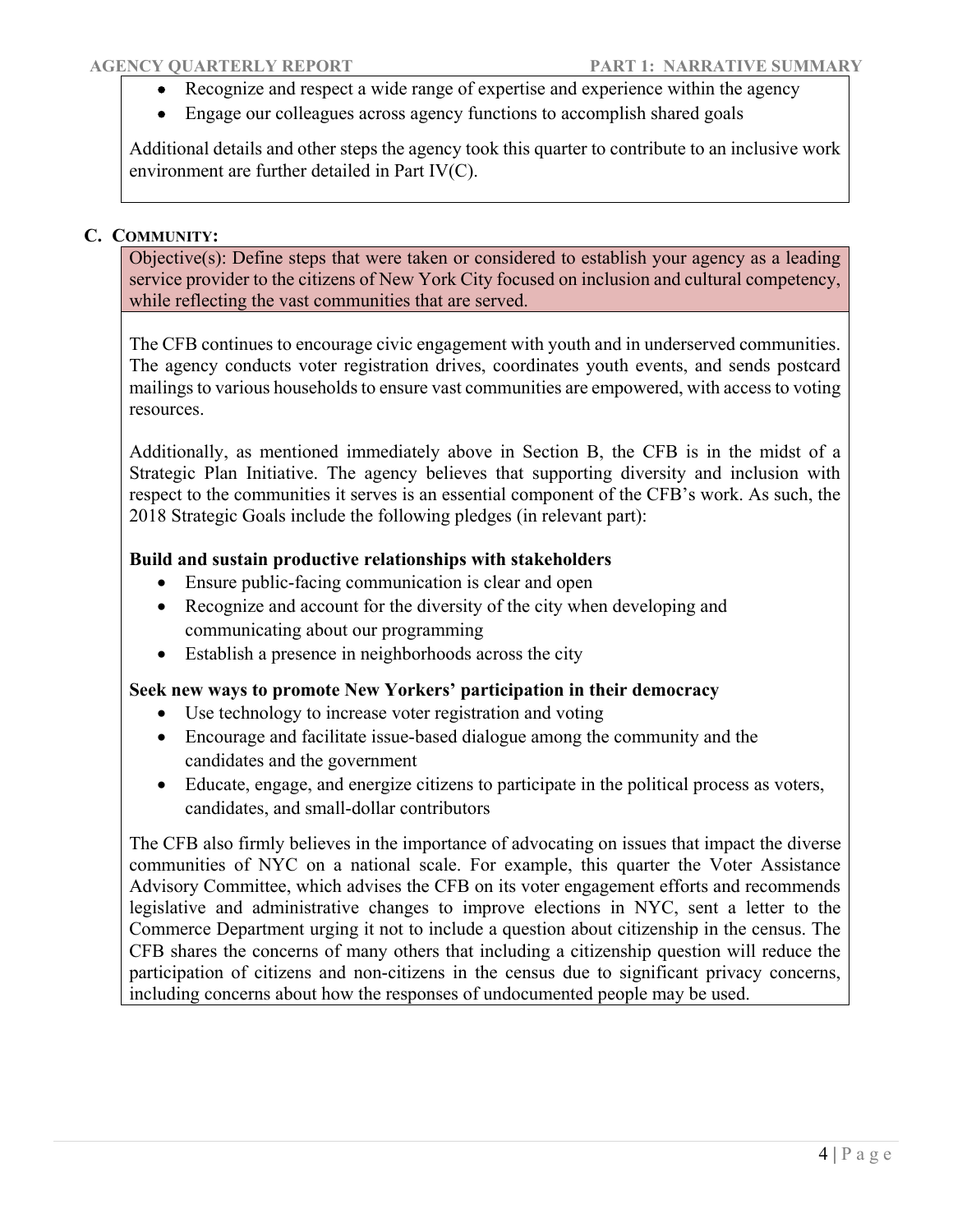## **II. STATISTICAL SUMMARY OF EEO ACTIVITIES**

**Please refer to the accompanying MS Excel spreadsheet and Appendix (Training Details tab) to report statistical performance indicators concerning programmatic, compliance and training functions of EEO office in your agency.** 

## **III. EEO PERSONNEL PROFILE**

Please indicate changes (additions, deletions, reassignments) in your EEO personnel roster during the quarter in **Section A of the Statistical Summary AND in Appendix 2 below**. Please write additional comments, if any, here:

There were no changes in EEO personnel in the last fiscal quarter.

## **IV. EEO POLICIES, PROGRAMS AND INITIATIVES**

## **A. EEO Policy**

Please report your agency's activities in **Section B of the Statistical Summary**. Please write additional comments, if any, here:

Dissemination of Diversity and EEO Policy:

**X DISTRIBUTION OF CITY EEO POLICY:** *If only portion(s) of the EEO policy was/were distributed, indicate specific section/s and the date of distribution:*

The EEO officer and EEO counselors updated the agency's EEO training materials in the 2<sup>nd</sup> Quarter of FY2018 and provided a mandatory, agency-wide training this quarter (on January 10, 2018) for all employees. 85 employees attended the EEO training. An additional EEO training is scheduled for the 4<sup>th</sup> Quarter of FY2018 for employees who were unable to attend the January 10, 2018 training.

The City EEO Policy was distributed this quarter to three employees who had yet to receive the Policy. When the employees received the EEO-related materials, they were provided with a brief summary of their rights under the EEO Policy.

### **X CONVERSION OF EEO POLICY INTO ALTERNATIVE FORMAT(S)**

[ X ] Large Print [ ] Audio-cassette [ ] Others (specify) The CFB's EEO Policy in large print is available upon request.

#### **□ DISSEMINATION OF EEO INFORMATION**

[ $X$ ] Posting of Posters: (Specify topic)

A flyer titled "Pregnancy and Employment" and a poster affirming the right to use the restroom, locker room, or other single-sex facility consistent with one's gender identity, gender, or gender expression, as required by Executive Order 16, are posted in all agency pantries. Posters regarding federal and state employment laws are posted in the agency workroom. These posters include information about discrimination, Equal Employment Opportunity laws, and employee rights.

Consistent with best practices for addressing gender identity issues in the workplace, the agency also posted the restroom codes so that visitors may easily view the information and determine which facility is consistent with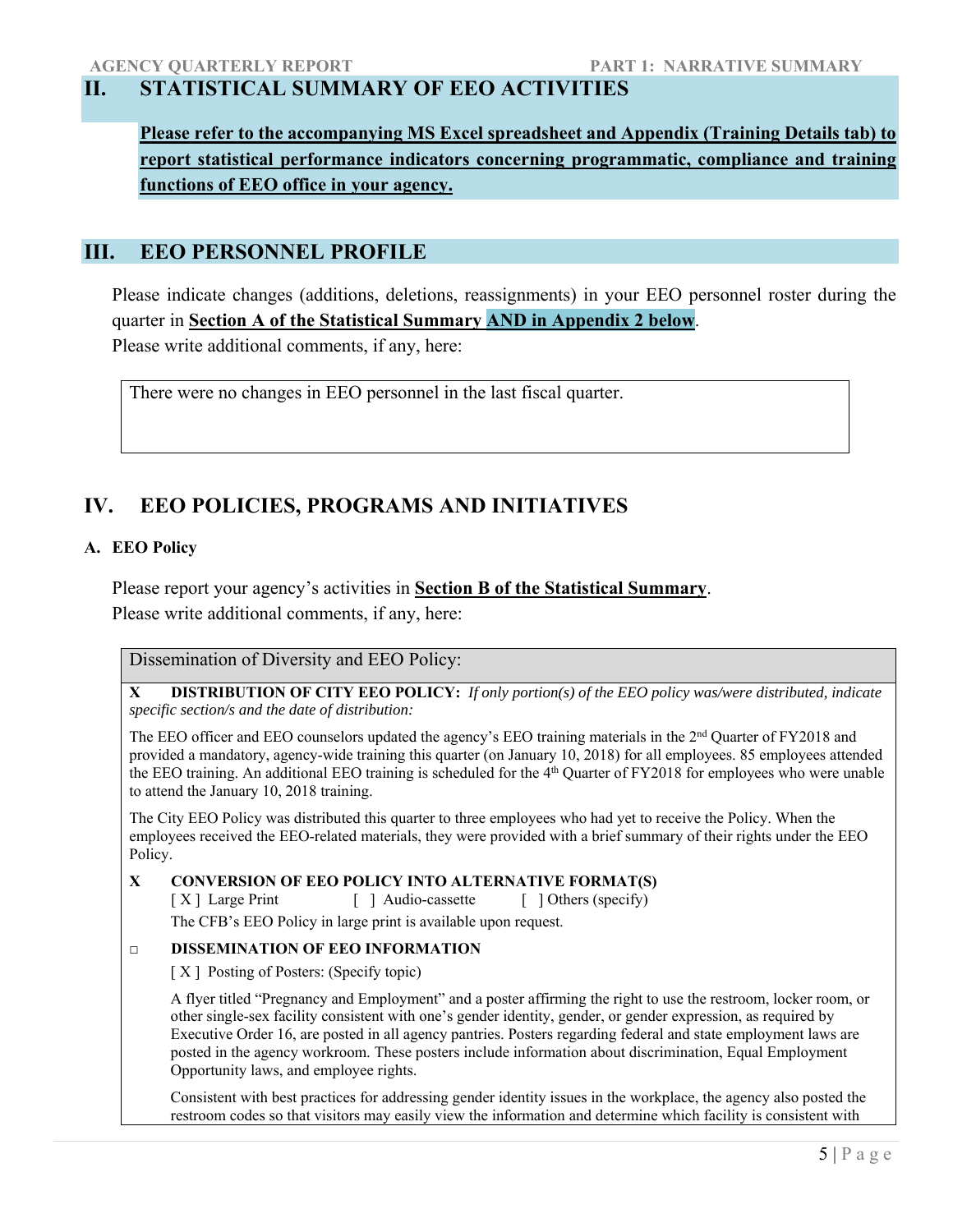|        | <b>AGENCY QUARTERLY REPORT</b>                                                                       | <b>PART 1: NARRATIVE SUMMARY</b>                                                                                                                                                                                               |
|--------|------------------------------------------------------------------------------------------------------|--------------------------------------------------------------------------------------------------------------------------------------------------------------------------------------------------------------------------------|
|        | their gender identity, gender, or gender expression.                                                 |                                                                                                                                                                                                                                |
|        | [X] Distribution of leaflets/pamphlets/brochures: (Specify venue)                                    |                                                                                                                                                                                                                                |
|        | related materials as outlined above in the "Distribution of City EEO Policy" section.                | The EEO Officer and one of the EEO Counselors distributed copies of the City's EEO Policy and other EEO-                                                                                                                       |
|        | [X ] Discussion on EEO Matters in Meetings: (Specify)                                                |                                                                                                                                                                                                                                |
|        | a staff survey about diversity and inclusion issues. See Section IV(C) below for additional details. | The Diversity and Inclusion Committee held two meetings this quarter (February 22 and March 22, 2018). The<br>Committee discussed EEO-related issues, including diversity and inclusion event planning and the development of  |
| $\Box$ | <b>INCLUSION OF EEO RELATED ARTICLES IN AGENCY NEWSLETTER</b>                                        |                                                                                                                                                                                                                                |
|        | The CFB does not have an agency newsletter.                                                          |                                                                                                                                                                                                                                |
| $\Box$ | <b>POSTING ON AGENCY SITES:</b> [X] Intranet [X] Internet                                            |                                                                                                                                                                                                                                |
|        | EEO" within the statement.                                                                           | The CFB EEO policy, City EEO Policy, "About EEO" and "The 55-a Program" is posted on the agency's Intranet.<br>The CFB states that it is an equal opportunity employer on its career opportunities page, with a link to "About |
| X      | <b>OTHER:</b> (Specify)                                                                              |                                                                                                                                                                                                                                |

## **B. 55-A Program**

Please report your 55-a program activities in **Section B of the Statistical Summary**. Please write additional comments, if any, here:

| 55-a Program Support: |                                                                                                           |  |  |  |
|-----------------------|-----------------------------------------------------------------------------------------------------------|--|--|--|
| X                     | RE: Posting of 55a information on Bulletin Boards/Electronic Bulletin Boards/E-mail                       |  |  |  |
|                       | The CFB includes a link on its Intranet to the DCAS website regarding 55-a information, as well as a link |  |  |  |
|                       | to DCAS's "The 55-a Program" brochure.                                                                    |  |  |  |
| $\Box$                | RE: Postings in Personnel/Interviewing Areas for applicants/employees                                     |  |  |  |
|                       |                                                                                                           |  |  |  |
| $\Box$                | RE: Distribution of 55a pamphlets/brochures with pay checks                                               |  |  |  |
|                       |                                                                                                           |  |  |  |
| п                     | RE: Distribution of 55a pamphlets/ brochures at training sessions                                         |  |  |  |
|                       |                                                                                                           |  |  |  |
| $\Box$                | RE: Discussion on 55a program at orientation/training sessions                                            |  |  |  |
|                       |                                                                                                           |  |  |  |
| $\Box$                | RE: Inclusion of an article on 55a program in agency newsletter                                           |  |  |  |
|                       |                                                                                                           |  |  |  |
| п                     | Others: (Specify)                                                                                         |  |  |  |
|                       |                                                                                                           |  |  |  |
|                       |                                                                                                           |  |  |  |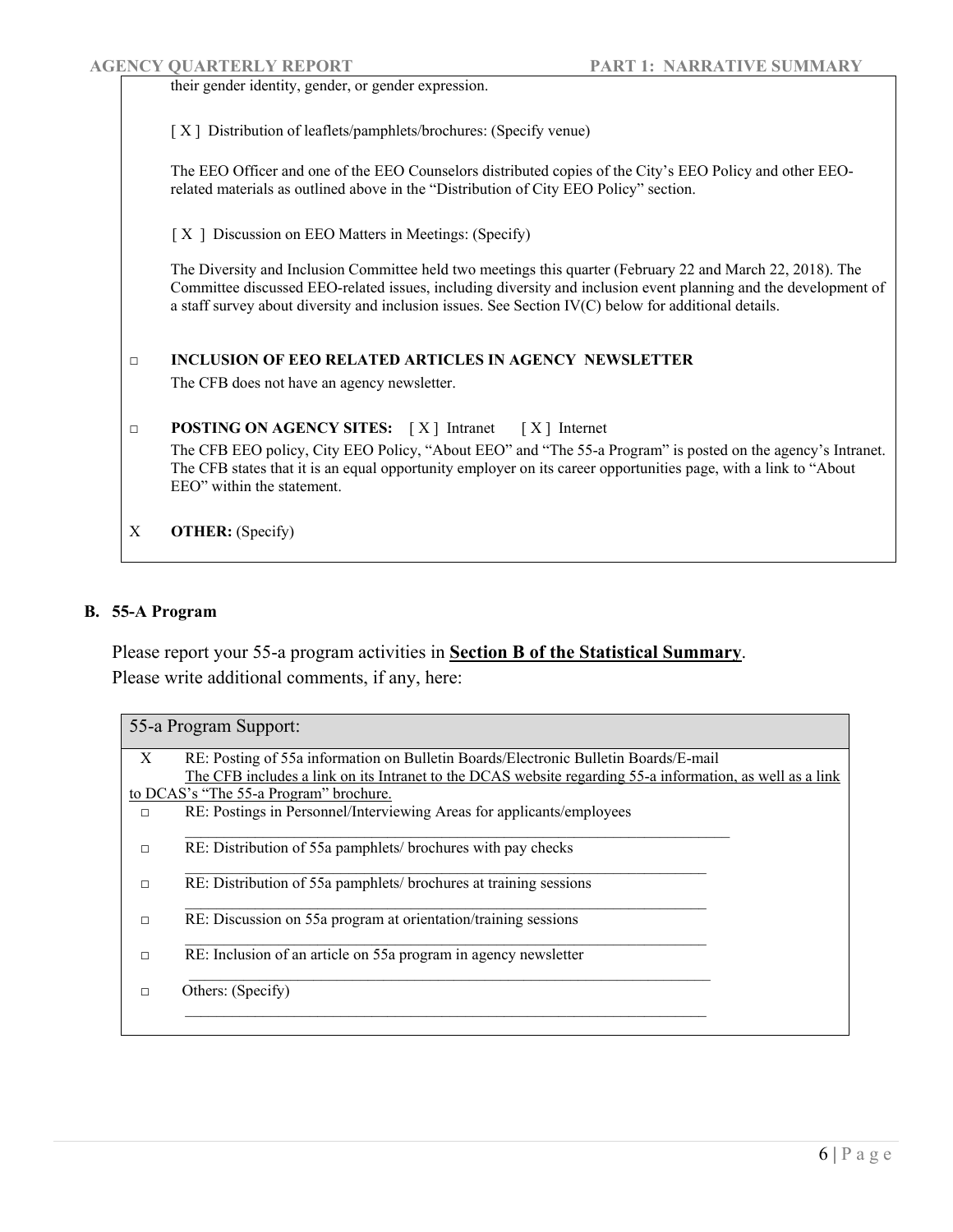#### **C. Other EEO Initiatives**

Please report other Diversity and EEO-related initiatives here:

Other EEO-Related Activities: Please specify any other EEO-related activities during the quarter (e.g., postings, meetings, cultural programs promoting diversity, newsletters/articles, etc.) and describe briefly the activities, including the dates when the activity/ies occurred.

Ongoing: Intranet

The CFB continued to update its staff of diversity and EEO-related events and activities through its Intranet. The Diversity and Inclusion Committee's Intranet page contains details about Committee events and other information for interested staff.

#### January – March 2018: Diversity and Inclusion Committee Activities

As discussed further in Section I(B), in February the Committee screened a segment of the documentary "Eyes on the Prize" in recognition of Black History Month. The screening focused on the civil rights movement in the 1960s, specifically on voters' rights, which tied into the work of the CFB. Approximately 20 CFB staff attended the lunchtime event.

In February the Committee also recognized Lunar New Year by organizing an hour-long social and educational gathering where interested staff members met to eat traditional Chinese snacks, listen to a brief lesson about the holiday, and socialize. Approximately 50 staff members representing each unit in the agency participated in the gathering.

In March, the Committee screened a segment of the documentary "Makers: Women Who Make America," which centered on women in national politics in the United States. Approximately 25 CFB staff attended the lunchtime event.

In addition to creating and posting information in recognition of the aforementioned cultural events, the Committee also created and posted information in recognition of National Developmental Disabilities Month, Irish American Heritage Month, Holi, Deaf History Month, and Passover.

#### February 22, 2018: Diversity and Inclusion Committee Meeting

Twelve employees attended the February 2018 Committee meeting. The thirty minute long committee discussion included the following topics: (1) review of recent Committee events; (2) brainstorming potential additional diversity education efforts including, but not limited to, posting information up on the designated hallway bulletin boards about holidays and cultural events; (3) evaluating whether new topics should be covered in the agency's mandatory EEO training; (4) discussing potential topics for a diversity-related brown bag lunch and (4) discussing a potential staff survey focused on diversity and inclusion related issues..

#### March 22, 2018: Diversity and Inclusion Committee Meeting

Thirteen employees attended the March 2018 Committee meeting. The hour long Committee discussion included the following topics: (1) potential additional diversity education activities; (2) brainstorming questions for an allstaff survey about diversity and inclusion issues; (3) increasing access to voting for certain marginalized groups and (4) wage and hiring disparities at City agencies.

#### January 9, 2018: Transgender Inclusion Training

As discussed in greater detail in Part I(B), the agency worked with DCAS to host a three and a half hour on-site transgender inclusion training that was attended by thirty-three employees in June 2017. The trainers were from the Future Work Institute. The second training took place in this quarter, specifically on January 9, 2018. Twenty-three employees attended the 3<sup>rd</sup> quarter transgender inclusion training. Once again, the training received unanimously positive evaluations, with attendees describing the training as "outstanding," "perspective shifting," and "essential for all people."

See the OTHER information in Section A above regarding an in-depth training provided to all hiring managers.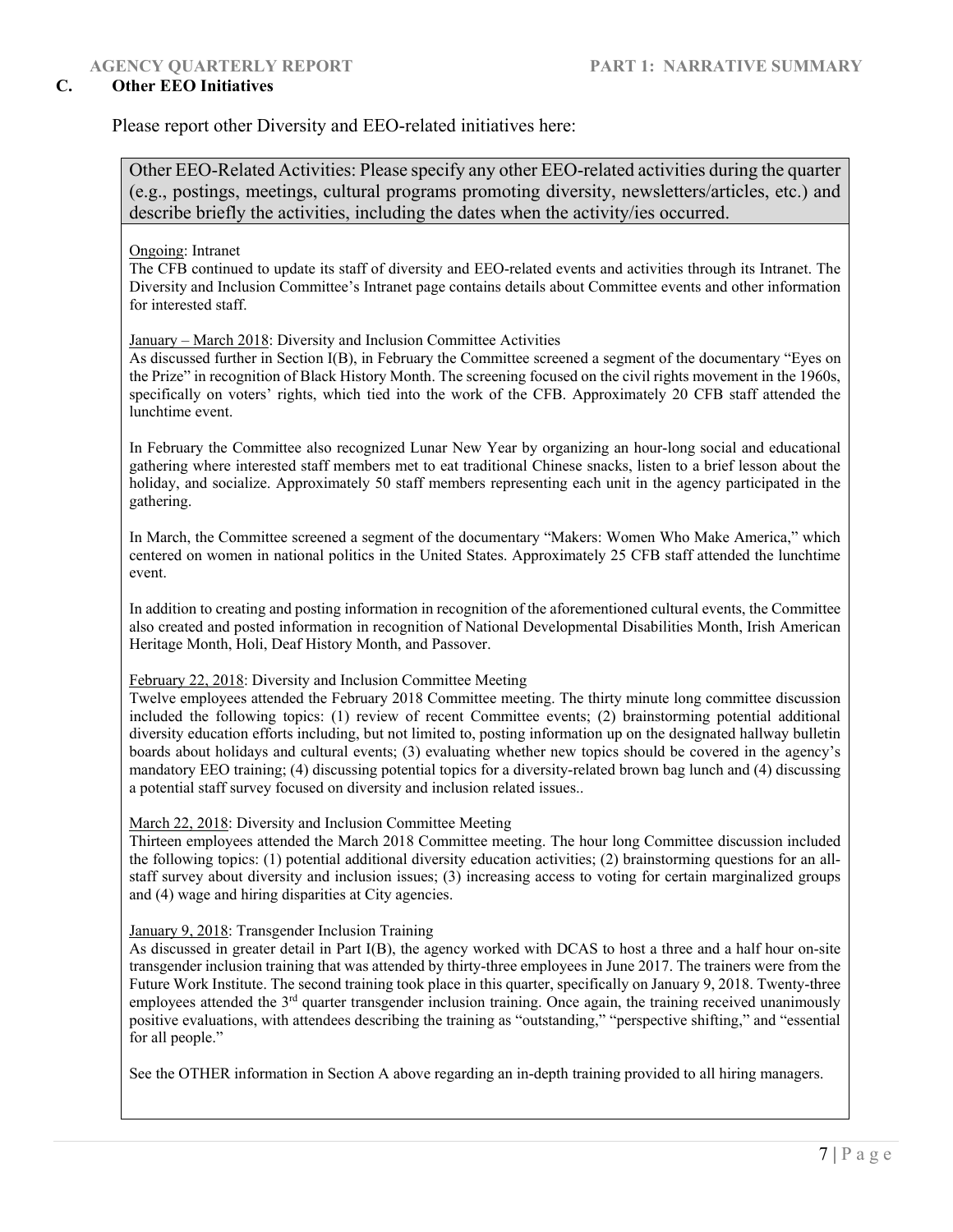#### **D. Recruitment\Selection and Outreach**

Please report your agency's Recruitment/Selection and Outreach activities in **Section C of the Statistical Summary**. Please write additional comments, if any, here:

**JOB VACANCY POSTING:** 

[ ] Bulletin Boards

[X] Electronic Bulletin Boards: The CFB is a non-mayoral agency and does not utilize City Jobs. All job postings are posted on the agency website and are distributed internally to CFB staff. The CFB also posts all job vacancies on a number of external websites. The CFB posts all of its jobs on Monster Diversity. In addition, the agency is posting vacancies on diversityjobs.com. Both of these websites place recruitment ads on multiple diversity websites and the CFB tracks sources of application submission and will monitor how many applications are received through these sites.

 $\lceil \rceil$  Electronic Mailing Lists

[ X ] Distribution of Vacancy Notices through a mailing list of libraries, organizations, etc.

The CFB routinely posts job postings at local university and colleges.

 $\lceil$  ] Advertising job vacancy though newspaper, radio and television

[ X ] Participation in career fairs, job expo, school career day activities, street fairs, etc.

The CFB routinely participates in select career fairs and school career day activities.

Recruitment resources used: [ ] DCAS Recruitment Guide [ ] DCAS Managing Diversity Website

#### **E. Workforce Development (other than Training)**

Please report your agency's Workforce Development initiatives in **Section C of the Statistical Summary**. Please write additional comments, if any, here:

The CFB is identifying training opportunities for our employees and is developing a more comprehensive training plan over the next year. As part of this plan, the agency held a week long training and development program, offering trainings pertaining to job and work skills, trainings pertaining to life and financial planning, and trainings related to diversity and inclusion (such as the Transgender Inclusion Training listed in Sections I(B) and IV(C) above). See Section 1(B) paragraph five above for more details.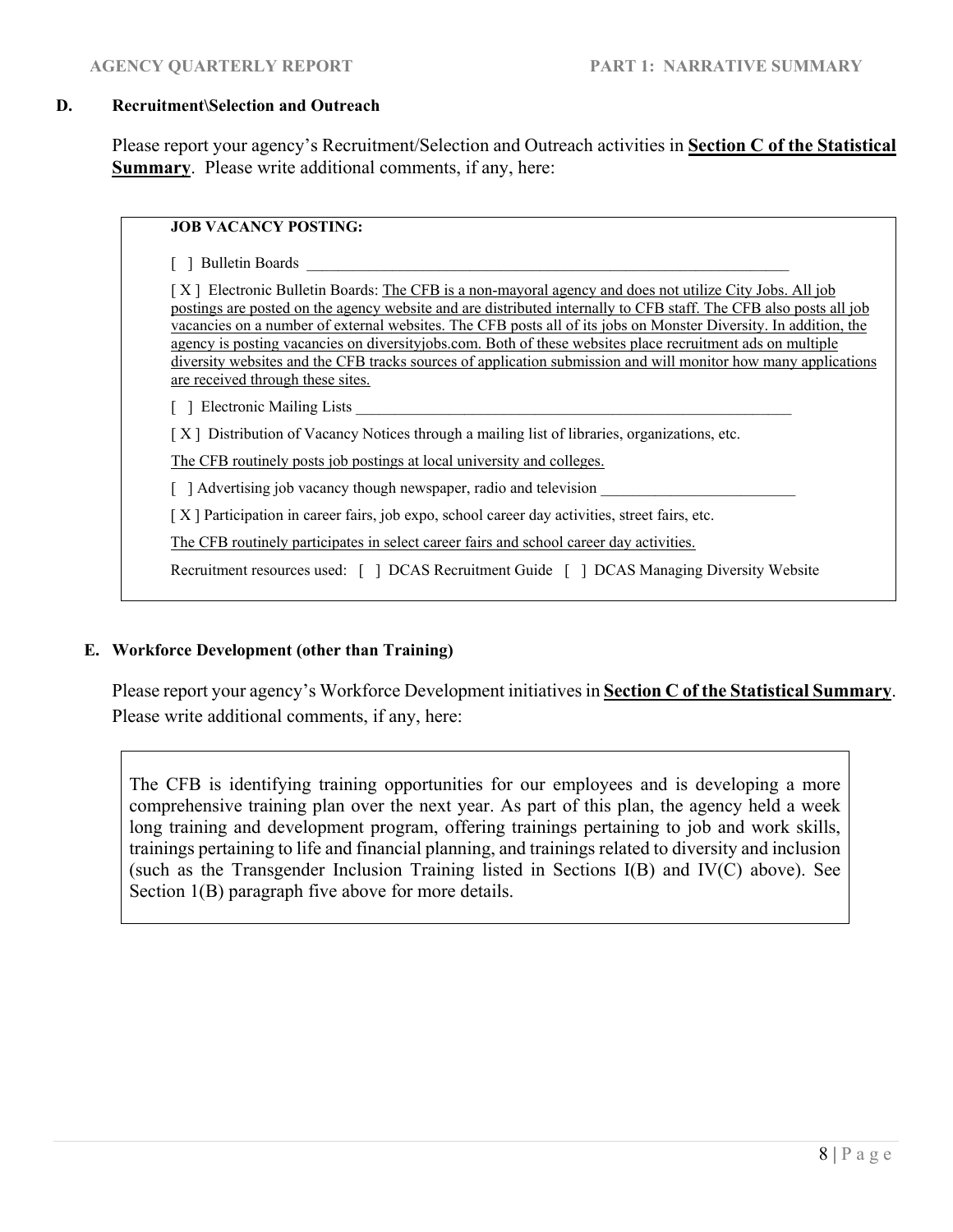#### **F. Complaints and Reasonable Accommodation Requests**

Please report your agency's activities in **Section B of the Statistical Summary**.

Report all complaints through DCAS/CDEEO Complaint Tracking System by logging into your CICS account at: **https://mspwva-dcslnx01.csc.nycnet/Login.aspx**

Please write additional comments, if any, here:

• The agency did not receive any complaints and received one request for reasonable accommodations this quarter which was granted.

## **V. AGENCY AUDITS**

If the agency was audited by the EEPC or other entities, list the recommendations made by the auditing entity which the agency implemented during the quarter. Indicate also the agency's progress toward implementing each recommendation.

- $\Box$  Agency is being audited
- $\Box$  Name of entity conducting the audit:
- $\Box$  Agency has implemented all the recommendations
- $\Box$  Attach or list below audit recommendations and progress of implementation:

## **COMMENTS:**

The CFB is currently not undergoing an audit.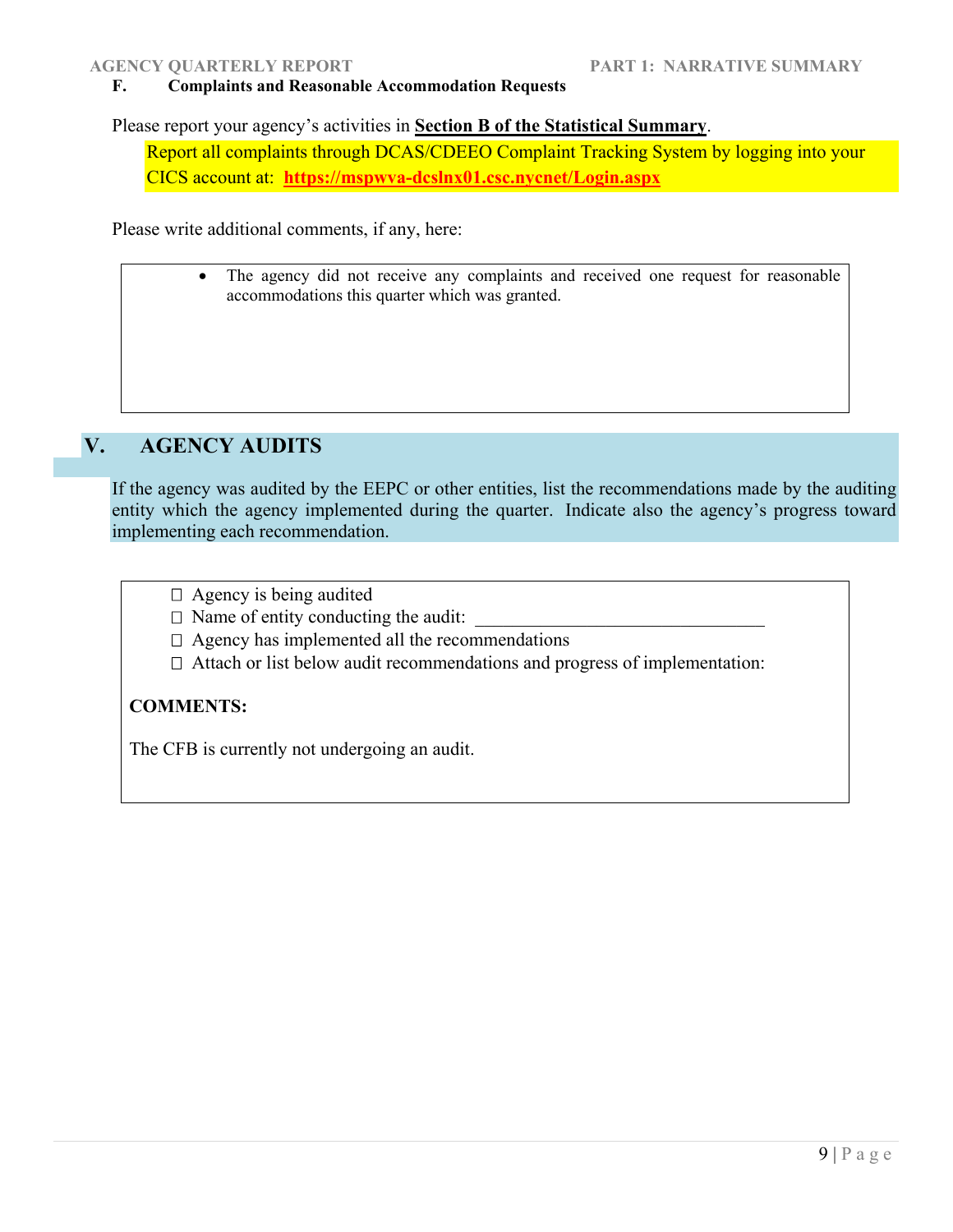### **AGENCY QUARTERLY REPORT PART 1: NARRATIVE SUMMARY**

#### **APPENDIX 2: EEO PERSONNEL DETAILS**

## **EEO PERSONNEL FOR FOURTH QUARTER, FISCAL YEAR 2018**

Agency Name: New York City Campaign Finance Board

| <b>Personnel Changes this Quarter:</b>                            |                                                                                                                                              | <b>No Changes</b>                                                                                                                            |                                                                                                                                              |                                                                                                                                                                                   |  |  |  |
|-------------------------------------------------------------------|----------------------------------------------------------------------------------------------------------------------------------------------|----------------------------------------------------------------------------------------------------------------------------------------------|----------------------------------------------------------------------------------------------------------------------------------------------|-----------------------------------------------------------------------------------------------------------------------------------------------------------------------------------|--|--|--|
| <b>Employee's Name</b>                                            |                                                                                                                                              |                                                                                                                                              |                                                                                                                                              |                                                                                                                                                                                   |  |  |  |
| Nature of change                                                  | $\Box$ Addition<br>$\Box$ Deletion                                                                                                           | $\sqcap$ Addition<br>$\Box$ Deletion                                                                                                         | $\Box$ Addition<br>$\Box$ Deletion                                                                                                           |                                                                                                                                                                                   |  |  |  |
| <b>Start/Termination</b><br>date of EEO<br><b>Function</b>        | <b>Start Date</b><br>Termination Date (if applicable):                                                                                       | <b>Start Date:</b><br>Termination Date (if applicable):                                                                                      | <b>Start Date:</b><br>Termination Date (if applicable):                                                                                      |                                                                                                                                                                                   |  |  |  |
| NOTE: Please attach CV/Resume of new staff to this report         |                                                                                                                                              |                                                                                                                                              |                                                                                                                                              |                                                                                                                                                                                   |  |  |  |
| <b>For Current EEO Professionals Only</b>                         |                                                                                                                                              |                                                                                                                                              |                                                                                                                                              |                                                                                                                                                                                   |  |  |  |
| <b>Title</b>                                                      | EEO Officer (Senior Counsel)                                                                                                                 | EEO Counselor (Director of Records<br>Mgmt)                                                                                                  | EEO Counselor (Voter Asst Mgr)                                                                                                               | Reasonable Accommodation Coordinator, 55-A<br>Coordinator, and Career Counselor (Director of<br>Admin Svcs $&$ HR)                                                                |  |  |  |
| <b>EEO Function</b>                                               | x EEO Officer<br>$\Box$ EEO Counselor<br>$\Box$ EEO Trainer<br>$\Box$ EEO Investigator<br>$\Box$ 55-a Coordinator<br>$\Box$ Other: (specify) | $\Box$ EEO Officer<br>x EEO Counselor<br>$\Box$ EEO Trainer<br>$\Box$ EEO Investigator<br>$\Box$ 55-a Coordinator<br>$\Box$ Other: (specify) | $\Box$ EEO Officer<br>x EEO Counselor<br>$\Box$ EEO Trainer<br>$\Box$ EEO Investigator<br>$\Box$ 55-a Coordinator<br>$\Box$ Other: (specify) | $\Box$ EEO Officer<br>$\Box$ EEO Counselor<br>$\Box$ EEO Trainer<br>$\Box$ EEO Investigator<br>$x 55-a$ Coordinator $x$ Other: (specify)<br>See "Title" Section immediately above |  |  |  |
| <b>Proportion of</b><br><b>Time Spent on</b><br><b>EEO</b> Duties | $\Box$ 100% x Other: (specify) $20\degree$ %                                                                                                 | $\Box$ Other: (specify) $\underline{\qquad 1}$ %<br>$\Box 100\%$                                                                             | $\Box$ 100% $\Box$ Other: (specify) $1 \ \degree$ %                                                                                          | $\Box$ 100% $\Box$ Other: (specify) 10 %                                                                                                                                          |  |  |  |
| <b>Attended EEO</b><br><b>Training</b>                            | x Yes<br>$x$ No                                                                                                                              | x Yes<br>$\Box$ No                                                                                                                           | x Yes<br>$\Box$ No                                                                                                                           | $\sqcap$ Yes<br>$x$ No                                                                                                                                                            |  |  |  |
| <b>EEO Training</b><br><b>Source</b>                              | x DCAS<br>$\Box$ Agency<br>$\Box$ Other: (specify)                                                                                           | $\Box$ DCAS<br>x Agency<br>$\Box$ Other: (specify)                                                                                           | $\Box$ DCAS<br>x Agency<br>$\Box$ Other: (specify)                                                                                           | $\Box$ DCAS<br>$\Box$ Agency<br>$\Box$ Other: (specify)                                                                                                                           |  |  |  |